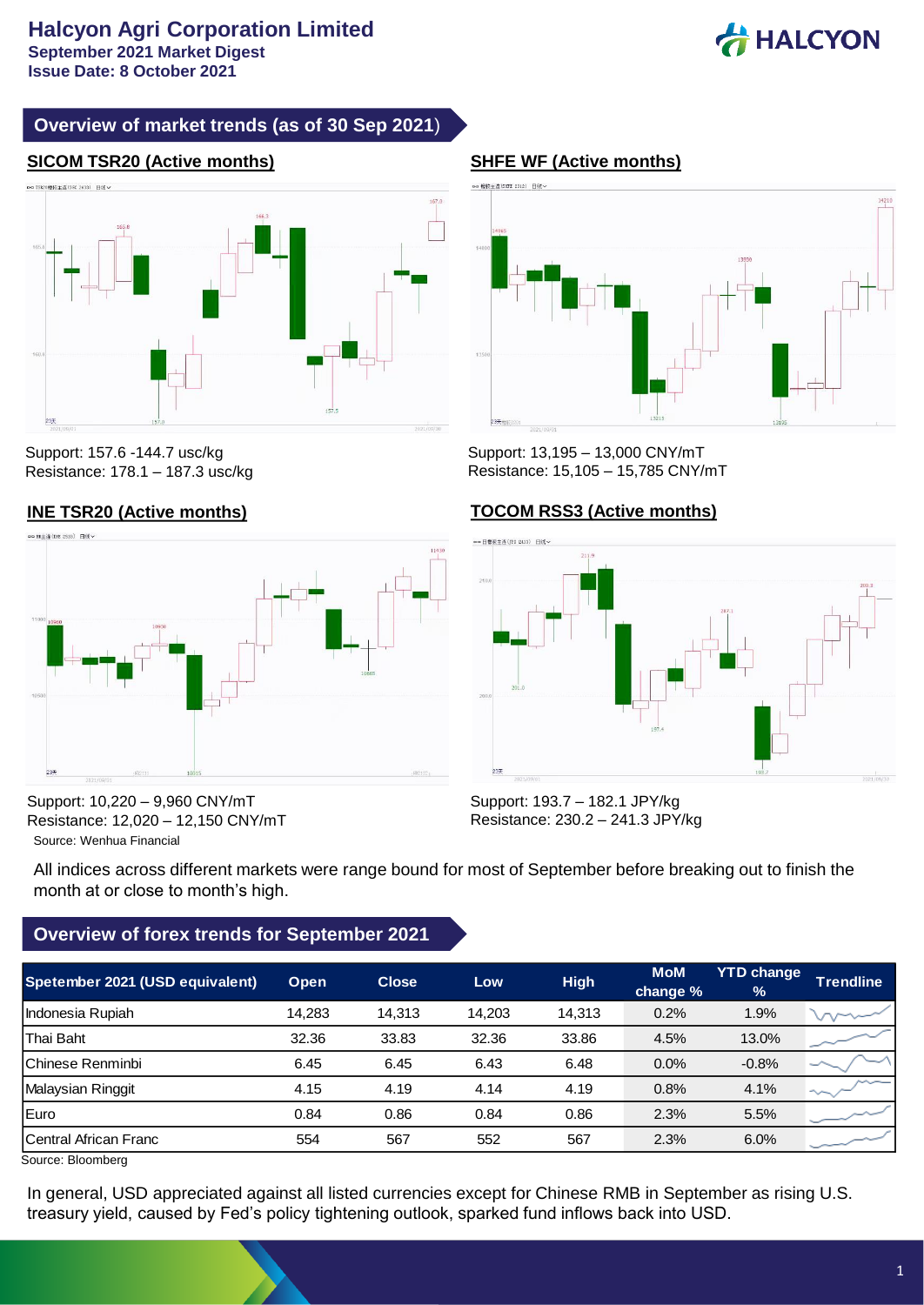HALCYON

# **Overview of supply situation by key origins**

|                | <b>Typical Natural Rubber Production Cycle</b>                                            |                                                         |            |     |            |                 |                                                 |                                                                                                        |     |                   |                                                                                               |                           |            |  |
|----------------|-------------------------------------------------------------------------------------------|---------------------------------------------------------|------------|-----|------------|-----------------|-------------------------------------------------|--------------------------------------------------------------------------------------------------------|-----|-------------------|-----------------------------------------------------------------------------------------------|---------------------------|------------|--|
| <b>Region</b>  | <b>Country</b>                                                                            | <b>Dec</b>                                              | Jan        | Feb | <b>Mar</b> | Apr             | <b>May</b>                                      | <b>Jun</b>                                                                                             | Jul | <b>Sep</b><br>Aug |                                                                                               | Oct                       | <b>Nov</b> |  |
| East Asia      | China (Hainan)                                                                            |                                                         |            |     |            |                 |                                                 |                                                                                                        |     |                   |                                                                                               |                           |            |  |
| East Asia      | China (Yunnan)                                                                            |                                                         |            |     |            |                 |                                                 |                                                                                                        |     |                   |                                                                                               |                           |            |  |
| <b>SE Asia</b> | Indonesia                                                                                 |                                                         |            |     |            |                 |                                                 |                                                                                                        |     |                   |                                                                                               |                           |            |  |
| Africa         | <b>Ivory Coast</b>                                                                        |                                                         |            |     |            |                 |                                                 |                                                                                                        |     |                   |                                                                                               |                           |            |  |
| <b>SE Asia</b> | <b>Malaysia</b>                                                                           |                                                         |            |     |            |                 |                                                 |                                                                                                        |     |                   |                                                                                               |                           |            |  |
| <b>SE Asia</b> | <b>Thailand</b>                                                                           |                                                         |            |     |            |                 |                                                 |                                                                                                        |     |                   |                                                                                               |                           |            |  |
| <b>SE Asia</b> | Vietnam                                                                                   |                                                         |            |     |            |                 |                                                 |                                                                                                        |     |                   |                                                                                               |                           |            |  |
|                |                                                                                           |                                                         |            |     |            |                 |                                                 |                                                                                                        |     |                   |                                                                                               |                           |            |  |
| Legend         |                                                                                           |                                                         |            |     |            |                 |                                                 |                                                                                                        |     |                   |                                                                                               | Source: Company estimates |            |  |
|                | Wintering<br>Transitory period                                                            |                                                         |            |     |            |                 |                                                 |                                                                                                        |     |                   |                                                                                               |                           |            |  |
|                | Peak Production                                                                           |                                                         |            |     |            |                 |                                                 |                                                                                                        |     |                   |                                                                                               |                           |            |  |
|                |                                                                                           |                                                         |            |     |            |                 |                                                 |                                                                                                        |     |                   |                                                                                               |                           |            |  |
|                |                                                                                           |                                                         |            |     |            |                 | China                                           |                                                                                                        |     |                   |                                                                                               |                           |            |  |
|                |                                                                                           |                                                         |            |     |            |                 |                                                 |                                                                                                        |     |                   |                                                                                               |                           |            |  |
|                | Continued border closures in Yunnan limited<br>the importing of raw material. Margins for |                                                         |            |     |            |                 |                                                 |                                                                                                        |     |                   |                                                                                               |                           |            |  |
|                | WF rebounded on the back of improving                                                     |                                                         |            |     |            |                 |                                                 |                                                                                                        |     |                   |                                                                                               |                           |            |  |
|                |                                                                                           |                                                         |            |     |            |                 |                                                 | prices, releasing some supplies.                                                                       |     |                   |                                                                                               |                           |            |  |
|                |                                                                                           |                                                         |            |     |            |                 |                                                 |                                                                                                        |     |                   | In Hainan, tyre grade rubber margins remain                                                   |                           |            |  |
|                |                                                                                           |                                                         |            |     |            |                 |                                                 |                                                                                                        |     |                   | tight and factories have shifted towards                                                      |                           |            |  |
|                | <b>Ivory Coast (Africa)</b>                                                               |                                                         |            |     |            |                 |                                                 |                                                                                                        |     |                   | producing more latex concentrate products.                                                    |                           |            |  |
|                | Supply situation remains good.                                                            |                                                         |            |     |            |                 |                                                 |                                                                                                        |     |                   | Recent power shortages may restrict                                                           |                           |            |  |
|                | However, the competition for raw                                                          |                                                         |            |     |            |                 |                                                 |                                                                                                        |     |                   | factories' output. Coupled with impending                                                     |                           |            |  |
|                | materials are intensifying due to                                                         |                                                         |            |     |            |                 |                                                 |                                                                                                        |     |                   | seasonal wintering, domestic stockpile could                                                  |                           |            |  |
|                | strong demand for both cup lumps<br>and finished goods.                                   |                                                         |            |     |            |                 |                                                 | deplete faster than expected.                                                                          |     |                   |                                                                                               |                           |            |  |
|                | As such, AFR symbols approved                                                             |                                                         |            |     |            |                 |                                                 |                                                                                                        |     |                   |                                                                                               |                           |            |  |
|                | for tyre majors have seen their                                                           |                                                         |            |     |            |                 |                                                 |                                                                                                        |     |                   |                                                                                               |                           |            |  |
|                | utilisation improved lately, due to                                                       |                                                         |            |     |            |                 | Vietnam                                         |                                                                                                        |     |                   |                                                                                               |                           |            |  |
|                | their                                                                                     | geographical                                            | advantage. |     |            |                 |                                                 |                                                                                                        |     |                   | Supplies continue to be restricted due to<br>weather conditions. This is in line with the dip |                           |            |  |
|                | However, the physical premiums                                                            |                                                         |            |     |            |                 |                                                 |                                                                                                        |     |                   | in its rubber export in Aug 2021, in contrast of                                              |                           |            |  |
|                | are not as high as early this year.                                                       |                                                         |            |     |            |                 |                                                 |                                                                                                        |     |                   | the uptrends in the past years. (Figure A1)                                                   |                           |            |  |
|                |                                                                                           |                                                         |            |     |            |                 |                                                 |                                                                                                        |     |                   |                                                                                               |                           |            |  |
|                |                                                                                           |                                                         |            |     |            |                 |                                                 |                                                                                                        |     |                   |                                                                                               |                           |            |  |
|                |                                                                                           |                                                         |            |     |            | <b>Thailand</b> |                                                 |                                                                                                        |     |                   |                                                                                               |                           |            |  |
|                |                                                                                           |                                                         |            |     |            |                 |                                                 |                                                                                                        |     |                   |                                                                                               |                           |            |  |
|                |                                                                                           |                                                         |            |     |            |                 |                                                 | Enters peak production, margins remain reasonable<br>Due to cost advantage, STR producers are favoured |     |                   |                                                                                               |                           |            |  |
|                |                                                                                           | by international tyre makers over SIR producers for the |            |     |            |                 |                                                 |                                                                                                        |     |                   |                                                                                               |                           |            |  |
|                |                                                                                           |                                                         |            |     |            |                 |                                                 |                                                                                                        |     |                   | time being. This is evident from the dipping exports to                                       |                           |            |  |
| Indonesia      |                                                                                           |                                                         |            |     |            |                 |                                                 |                                                                                                        |     |                   | China, as the volumes are diverted to the international                                       |                           |            |  |
|                | The already-scarce raw material situation is                                              |                                                         |            |     |            |                 | players. (Figures A2 and A3).                   |                                                                                                        |     |                   |                                                                                               |                           |            |  |
|                | expected to be aggravated further by                                                      |                                                         |            |     |            |                 |                                                 |                                                                                                        |     |                   | Production levels dipped further in Sept 2021 due to                                          |                           |            |  |
|                | impending monsoon season. Evident by the                                                  |                                                         |            |     |            |                 |                                                 |                                                                                                        |     |                   | factory closures amid COVID-19 outbreaks. Recent                                              |                           |            |  |
|                | declining export volumes, which probably                                                  |                                                         |            |     |            |                 |                                                 |                                                                                                        |     |                   | Dianmu tropical storm may also potentially disrupt the                                        |                           |            |  |
|                | explains the high premium paid by buyers                                                  |                                                         |            |     |            |                 | production areas in coming month.               |                                                                                                        |     |                   |                                                                                               |                           |            |  |
|                | of SIR. (Figure A4)                                                                       |                                                         |            |     |            |                 |                                                 |                                                                                                        |     |                   |                                                                                               |                           |            |  |
|                | Raw material prices expected to trend                                                     |                                                         |            |     |            |                 |                                                 |                                                                                                        |     |                   |                                                                                               |                           |            |  |
|                | higher in view of impending shortage in                                                   |                                                         |            |     |            |                 |                                                 |                                                                                                        |     |                   |                                                                                               |                           |            |  |
| coming         | months,                                                                                   | regardless                                              | of the     |     |            | <b>Malaysia</b> |                                                 |                                                                                                        |     |                   |                                                                                               |                           |            |  |
|                | movement in SICOM prices.                                                                 |                                                         |            |     |            |                 |                                                 |                                                                                                        |     |                   | Supply situation is similar to Thailand. However, the COVID-                                  |                           |            |  |
|                | October and November are typically the                                                    |                                                         |            |     |            |                 |                                                 |                                                                                                        |     |                   | 19 situation is improving with the daily infections gradually                                 |                           |            |  |
|                | period where negotiations for 2022 LTC                                                    |                                                         |            |     |            |                 | dropping over the past month.                   |                                                                                                        |     |                   |                                                                                               |                           |            |  |
|                | commence between producers and tyre                                                       |                                                         |            |     |            |                 |                                                 |                                                                                                        |     |                   | The impact of Ivory Coast's new restriction on its cup lumps                                  |                           |            |  |
|                | makers. In view of the tight situation now,                                               |                                                         |            |     |            |                 |                                                 |                                                                                                        |     |                   | export is likely to be negative to SMR producers, but gravity                                 |                           |            |  |
|                | the LTC premium sought by the producers                                                   |                                                         |            |     |            |                 | of the situation remains unclear.               |                                                                                                        |     |                   |                                                                                               |                           |            |  |
|                | for may be substantially higher.                                                          |                                                         |            |     |            |                 |                                                 |                                                                                                        |     |                   | Malaysian government has recently pledged to help local                                       |                           |            |  |
|                |                                                                                           |                                                         |            |     |            |                 | smallholders, there are no specifics as of yet. |                                                                                                        |     |                   |                                                                                               |                           |            |  |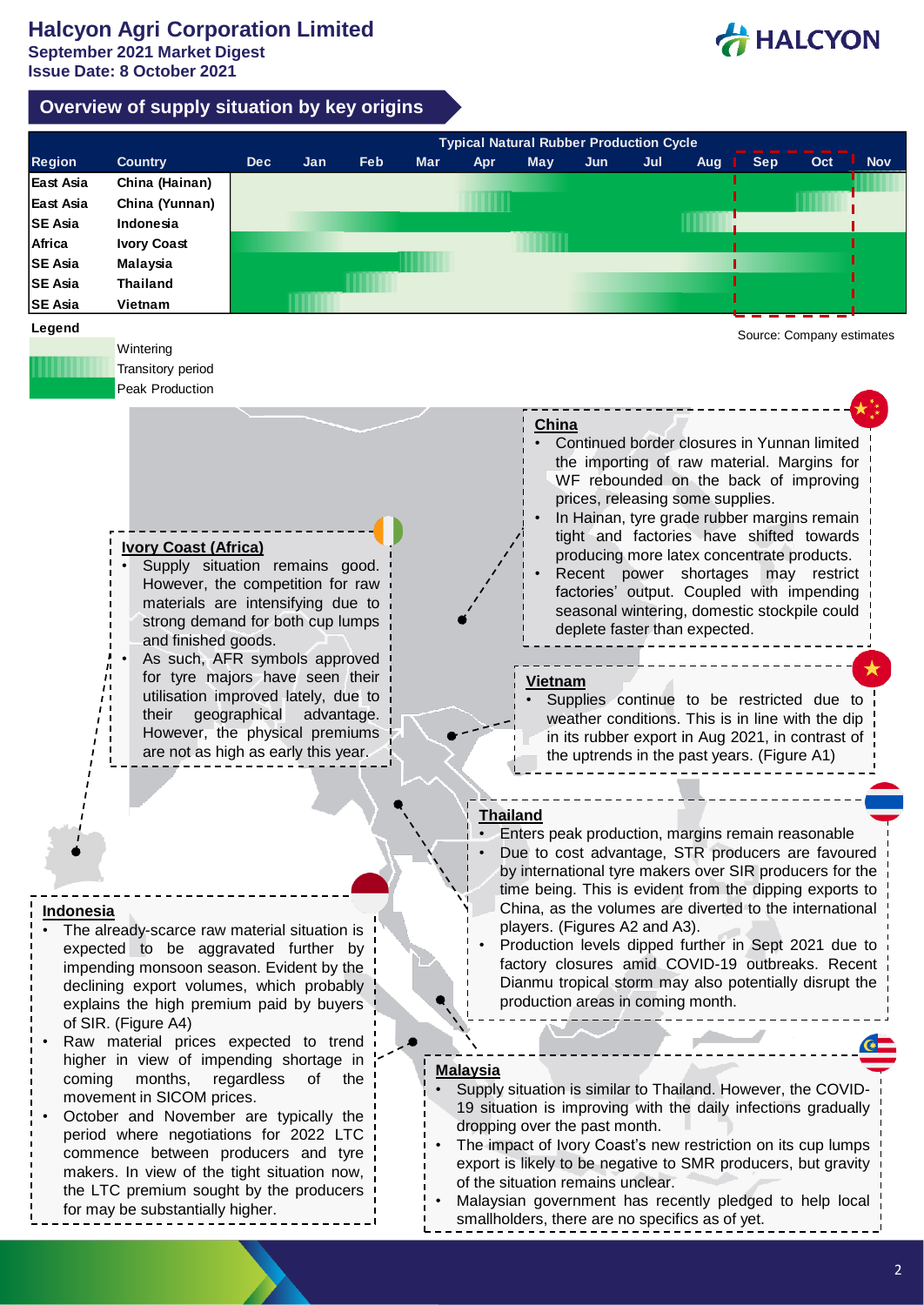

#### **Overview of demand situation**

#### **International**

- Demand level continues to be healthy, despite the recent chip shortage situation experienced by automakers.
- It has also been observed the tyre makers have pivoted to ship the dry rubber to destinations through breakbulk shipments, rather than the conventional containers. This should alleviate the inventory shortage situation at year end.
- Freight rates remains high, but the rate of increase slowed during September. (Figure A5)

#### **China**

- The capacity utilisation of the PRC-based tyre factories is stable from previous months, in absence of any obvious stimulating factor. However, as aforementioned, the widespread power outage in key industrial and commercial provinces would be a near-term risk factor.
- Despite the stable operating rates in factories and the logistical congestion situation, China is exporting more tyres than ever, an indication of the strong automotive demand globally.
- Hence, China is drawing down from inventories to fulfil the surging demand, which caused overall stocks level to continue dropping. They are now running on much lower stock reserves - equivalent to one month of domestic consumption as of now, more than halved from year-ago period. It is also uncertain as to when China will restock its strategic reserve.



# **Estimated natural rubber stock level in kmT 中国天胶库存水平估计 (千吨)**



*Source: Customs data, company estimates*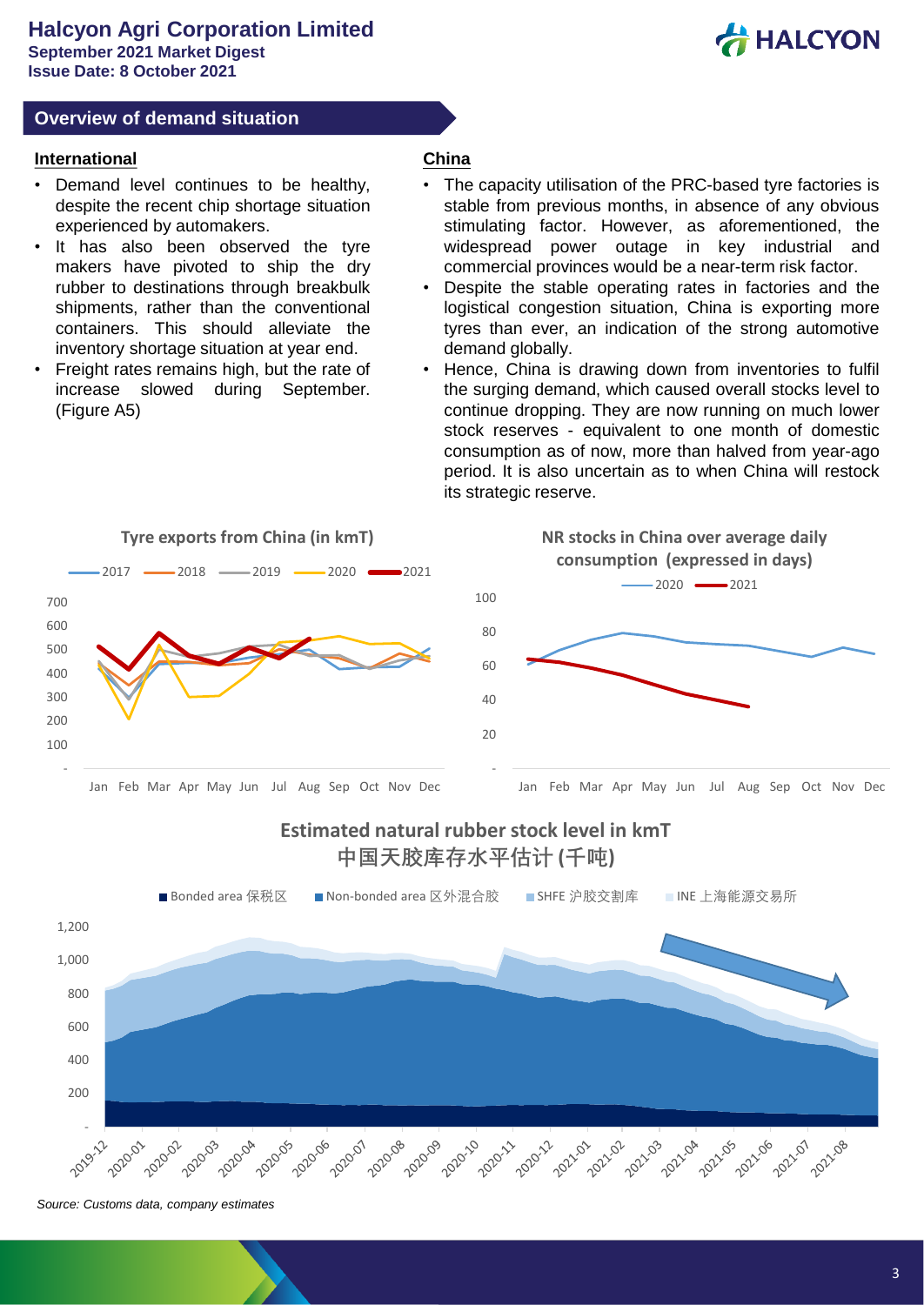

# **Concluding thoughts**

On the supply side, there are conflicting factors at play: Despite the origins entering seasonal peak production, but the heavy rain as a result of monsoon and typhoons may limit the potential upside. Raw material scarcity may remain a major theme for the supply in coming months.

However, from a demand point of view, the international automakers and tyre makers have been procuring tyres and rubber rather aggressively. Meanwhile, the PRC domestic tyre makers' utilisation rates appear to be weakening given the recent revelations. As the restocking has yet to take place, it may indicate that the rubber sources that has been historically destined towards China (most prominently being Thailand) may have been snapped up by the international tyre makers. Assuming that there are no new sources coming online, Chinese tyre makers may face supply pressure when they decide to re-stock.

#### **Disclaimers**

This report has been prepared by Halcyon Agri Corporation Limited ("**Company**") for informational purposes, and may contain projections and forward-looking statements that reflect the Company's current views with respect to future events and financial performance. These views are based on current assumptions which are subject to various risks and which may change over time. No assurance can be given that future events will occur, that projections will be achieved, or that the Company's assumptions are correct.

The information is current only as of the date of this report and shall not, under any circumstances, create any implication that the information is correct as of any time subsequent to the date of this report or that there has been no change in the financial condition or affairs of the Company since such date. Opinions expressed in this report reflect the judgement of the Company as of the date of this report and may be subject to change. This report may be updated from time to time and there is no undertaking by the Company to post any such amendments or supplements on this report.

The Company will not be responsible for any consequences resulting from the use of this report as well as the reliance upon any opinion or statement contained within this report or for any omission.

Information in this report has been extracted and/or reproduced from published or otherwise publicly available sources, and the sole responsibility of the Company has been to ensure through reasonable enquiries that such information is accurately extracted from such sources and reflected or, as the case may be, reproduced in its proper form and context. The Company takes no responsibility whatsoever for the accuracy and/or correctness of such information.